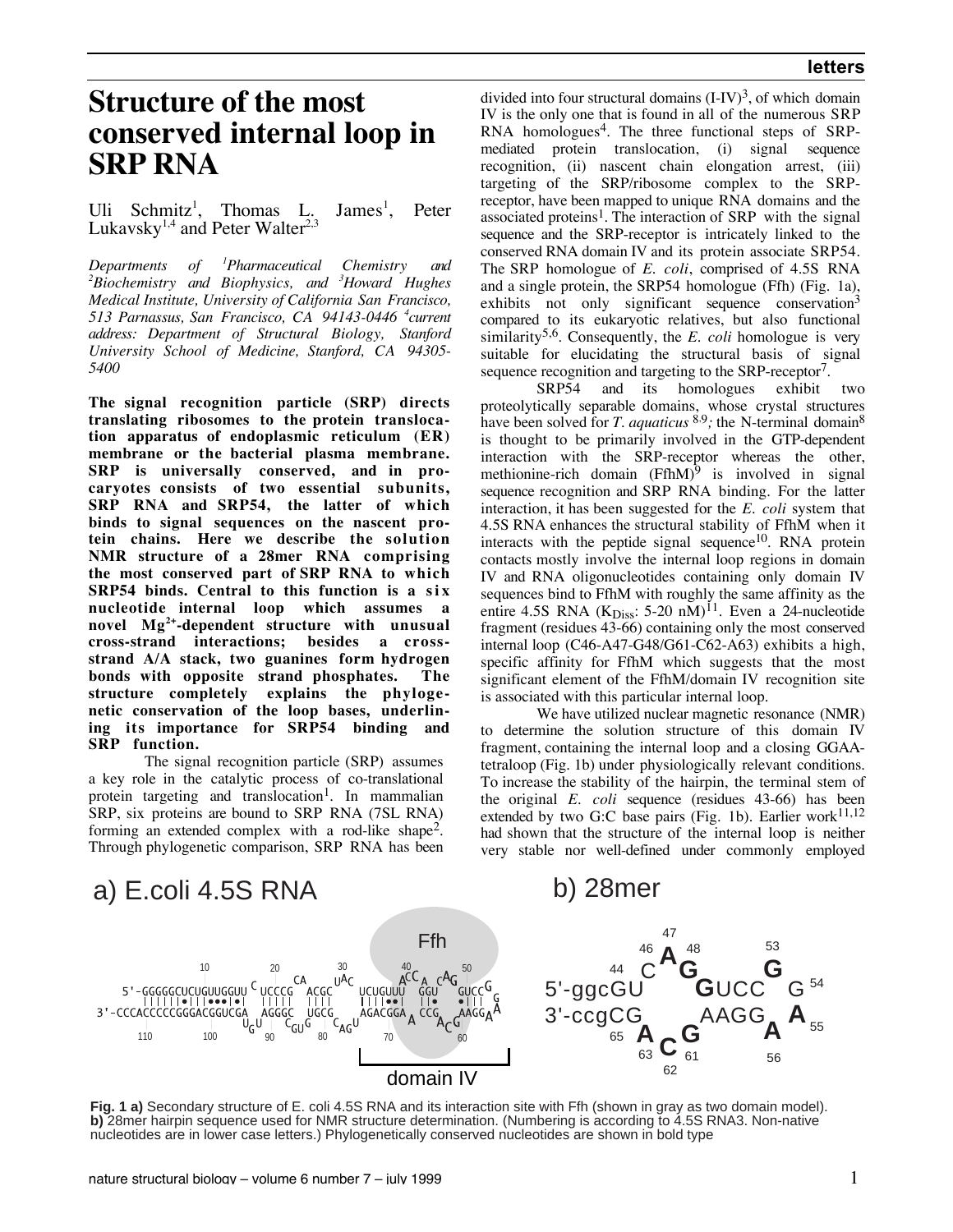

**Fig. 2:** NMR spectra of exchangeable protons of the SRP 28mer: **a)** 1D NMR spectra of 28mer imino protons in the presence (top) and absence (bottom) of Mg2+-cations. Imino proton assignments are denoted with residue numbers (Conditions: 10 mM potassium phosphate, pH 6.5; 20 °C; 0 (bottom) and 5 mM MgCl2 (top)). **b)** Upfield imino portion of 2D NOE spectrum in H2O (mixing time: 120 ms) in the presence of Mg<sup>2+</sup>. Resonances of G61. G64, G53 and G48 imino protons are marked as vertical lines. Related NOE cross-peaks are labeled with the name of the connected proton (Conditions: 10 mM potassium phosphate, pH 6.5; 15  $\degree$ C; 5 mM MgCl<sub>2</sub>). No NOEs are observed in this region in the absence of  $Mq^2$ +.

conditions (i.e., 10 mM  $K<sub>2</sub>HPO<sub>4</sub>$ , pH 5-7, 50-100 mM NaCl). However, in the presence of physiological concentrations of  $Mg^{2+}$  (2-5 mM), the hairpin structure is stabilized significantly. This is evident in the imino proton spectra (Fig. 2a), where the two internal loop guanine imino protons, G48NH and G61NH, emerge as new, sharp resonances, suggesting their involvement in hydrogen bonding. The same two residues also exhibited unusual  $H1'$  chemical shifts<sup>12</sup> as seen in Fig. 3.

#### **Structure Determination**

The structure of the 28mer was determined with conventional restrained molecular dynamics, utilizing NOE-derived distance restraints along with a number of torsion angle restraints (Table I). Complete-relaxationmatrix methods<sup>13</sup> were used to increase the precision of the distance bounds involving nonexchangeable protons<sup>12</sup>. Overall, this method applied to several NOE data sets in conjunction with the relatively large number of NOEs involving exchangeable protons led to 12 distance restraints per residue, comparable to that in studies with typical isotope-labeled RNAs <sup>14-16</sup>.

 The structural statistics (Table I) of the converged structures and the final average structure (Fig. 4) indicate that the conformation of the internal loop is among the best-defined parts of the 28mer (r.m.s.d. 0.76 Å). This is remarkable since structure refinement of the internal loop was principally driven by distance and sugar pucker restraints. To avoid unnecessary bias, no backbone torsion angles were applied for the internal loop region



despite absence of unusually shifted 31P-resonances beyond those of the tetraloop<sup>17</sup>.

## **The internal loop residues manifest multiple cross-strand interactions**

In the restrained-minimized average structure of the 28mer, the internal loop depicts a novel, well-defined motif exhibiting a number of unusual hydrogen bonds. The most striking feature is that A47 and A63 (Fig. 4b,d) form a crossstrand A/A-stack in the minor groove without involving any pairing with the cross-strand cytosines. Assignment of this geometry is largely driven by a number of unusual NOEs of A47 and A63. While both A63H2 and A63H8 show NOEs to G64H8, A63H8 also exhibits NOEs to G61H3' and C62H4', reflecting the atypical backbone conformation in this region. Also A47H2 exhibits an unusual, sequential NOE to H8 of G48. The NOE between A47H2 and its own H2' reflects the unique orientation of the A47 ribose (Fig. 4b) causing a small turn in the backbone. The displacement of the A/Astack towards the minor groove creates continuous stacking through the internal loop (G49/G48/A47/A63/G64) and permits G61 to reach across, forming a hydrogen bond between its imino and amino protons and the phosphate group of A47 (Fig. 4b,e). This remarkable positioning of G61 is directed by a number of unusual NOEs of G61NH to ribose protons of C46 and A47 (labeled in Fig. 2b). G48NH is also protected from solvent exchange but, in contrast to G61NH, it exhibits very few NOEs to non-exchangeable protons. However, the C2'-endo conformation of the G48 ribose facilitates stretching of the backbone so G48NH forms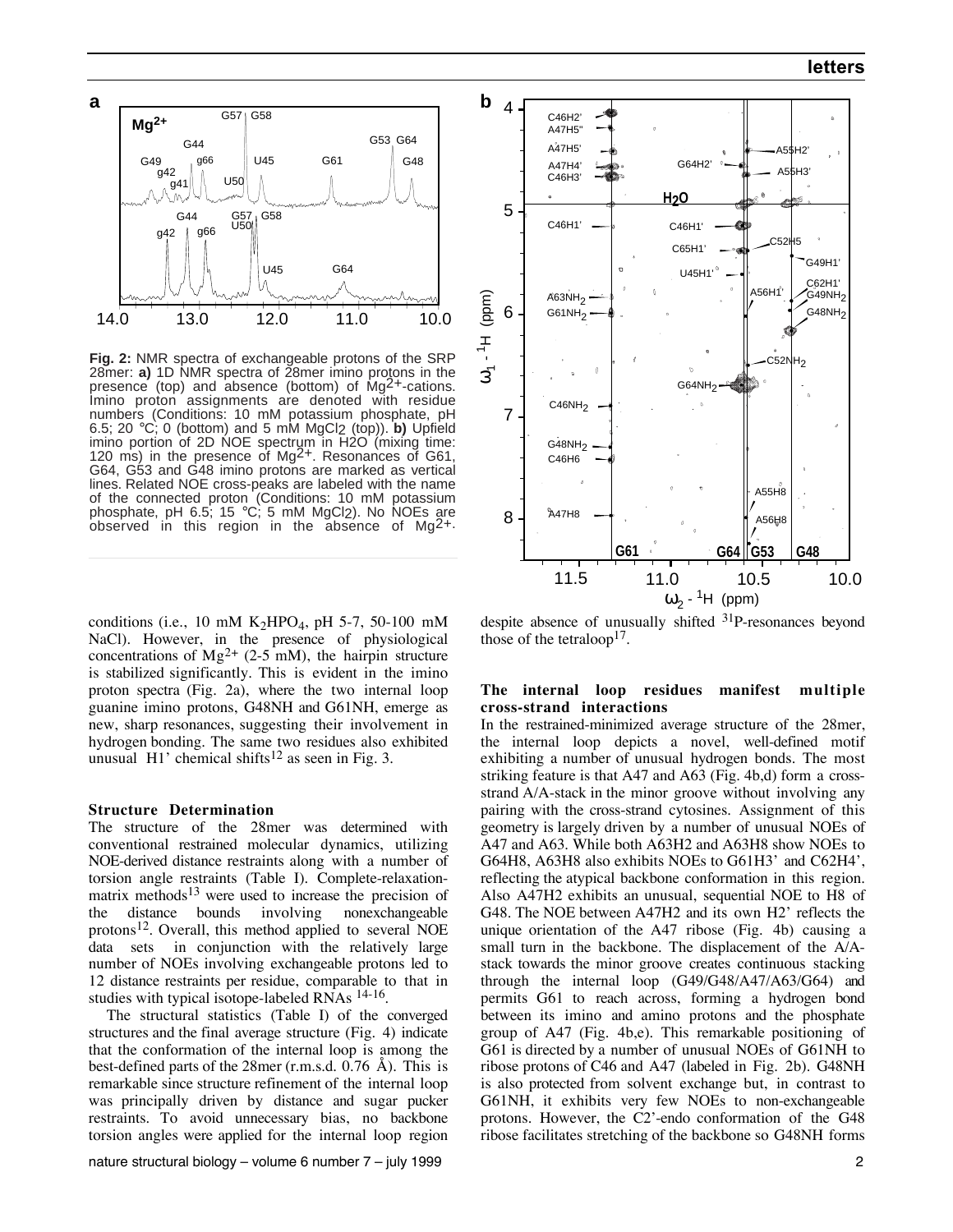cross-strand hydrogen bond with the C62 phosphate (Fig. 4e). Residue G48 is pushed out towards the minor groove such that its carbonyl oxygen can interact with the G61 hydroxyl group, but the imino proton is too far away from the riboses of C62 and G61 to show any NOEs. The placement of G48 and G61 side-by-side opens the possibility for a hydrogen bond between the G48 carbonyl and the G61 amino group. However, the associated distance is 0.5-1.0 Å too large. The arrangement of the two G's explains the unusual, upfield chemical shifts of G48 and G61 H1' protons (4.78 and 4.71 ppm). These protons should experience strong ring current effects being positioned directly above or below the A47 and A60 bases, respectively. The fact that the structure can explain these rather rare H1' chemical shifts so well independently validates our structure.

Some aspects of this motif with two G's engaged in cross-strand interactions and a cross-strand A/A stack have been described for the sarcin/ricin loop of 28S ribosomal RNA<sup>18</sup>. For the latter, a similar  $A/A$  stack was found along with one bulged guanine engaged in a cross-strand interaction with a phosphate group. In that case, the backbone seems more distorted than in the SRP RNA, where small turns in the backbones on either side compensate, thus leading to a more regular geometry.

The two cytosines of the 28mer internal loop reside in the deepened major groove and seem to contribute to the structural stability less conspicuously. Nevertheless, the conserved C62 is engaged in a unique hydrogen bond between its amino group and the G61 phosphate. For C46, which is not phylogenetically conserved, it is no surprise that only its ribose is integral for the structural motif; the C46 hydroxyl oxygen is clearly within hydrogen bonding distance to the amino group of A63 (this structural feature led to the subsequent assignment of C46*OH* and related NOEs).

The unique internal loop motif is complemented by a flanking G:U wobble pair and a carbonyl-amino G:A pair. The latter is not strictly conserved but is found in the vast majority of species spanning a wider distance across G48 and G46 than a G:C pair could.

The structure presented here agrees well with chemical and enzymatic protection data obtained for 4.5S  $RNA<sup>19</sup>$ . Overall, these studies suggested that the conserved internal loop is tightly structured, as we can confirm now. However, it is the small differences observed in chemical accessibility that elegantly confirm our structure. For example, both internal loop guanines are strongly protected from chemical modification, but G61 more than G48. This agrees with the latter having an exposed amino group. A47 and A63 are easily accessible to chemical modification, explained by their exposed Watson-Crick faces. Similarly, the greater accessibility of A47 compared to A63 fits well with the 28mer structure, as A63 is more buried.

## The structure and its implications for SRP **RNA protein binding**

The overall structure of the internal loop motif is noticeably different from A-form RNA, although



**Fig 3**: Portion of the 2D NOE spectrum in D2O (mixing time 200 ms) in the presence of Mg<sup>2+</sup> showing aromatic to anomeric NOEs. An uninterrupted sequential H6/8-H1' walk is traced with lines where the intraresidue NOE is labeled with the residue number. (Conditions: 10 mM potassium phosphate, pH 6.5; 25 °C; 5 mM MgCl2). Note, G48, G57, G61 and G64 exhibit upfield H1'-chemical shifts.

remarkable regularity is maintained without any direct base pairing. Multiple cross-strand interactions of the purines lead to a compression of the double-helix parallel to the grooves (Fig. 4c). A similar, yet less pronounced, compression has been seen for other structures with cross-strand A/A stacks18,20. The surfaces in the grooves created by the conserved internal loop motif present a unique face for the interaction with proteins. For example, the minor groove is even more shallow than in A-form RNA, but exhibits an atypical patch of hydrogen bond donors (amino groups of G48 and A47; see Fig.4e) next to a larger than usual hydrophobic patch (A/A stack). Also in the major groove, the C46 and C62 amino groups stick out uniquely as hydrogen bond donors (Fig. 4b).

 The most important aspect of the structure presented here, however, is that all of the phylogenetically conserved residues are involved in nucleotide specific interactions such that the phylogenetic conservation can be completely rationalized, rather than assuming that conservation reflects base-specific requirements for protein binding. The fact that  $Mg^{2+}$  is not strictly required for domain IV/FfhM binding<sup>11</sup> suggests that the internal loop motif is not simply a static key that fits into the protein lock. Thus, it is possible that the unique  $Mg^{2+}$ -dependent structure relates to other aspects of the RNA protein interaction than just the overall binding affinity<sup>11</sup>, such as binding specificity or interaction kinetics.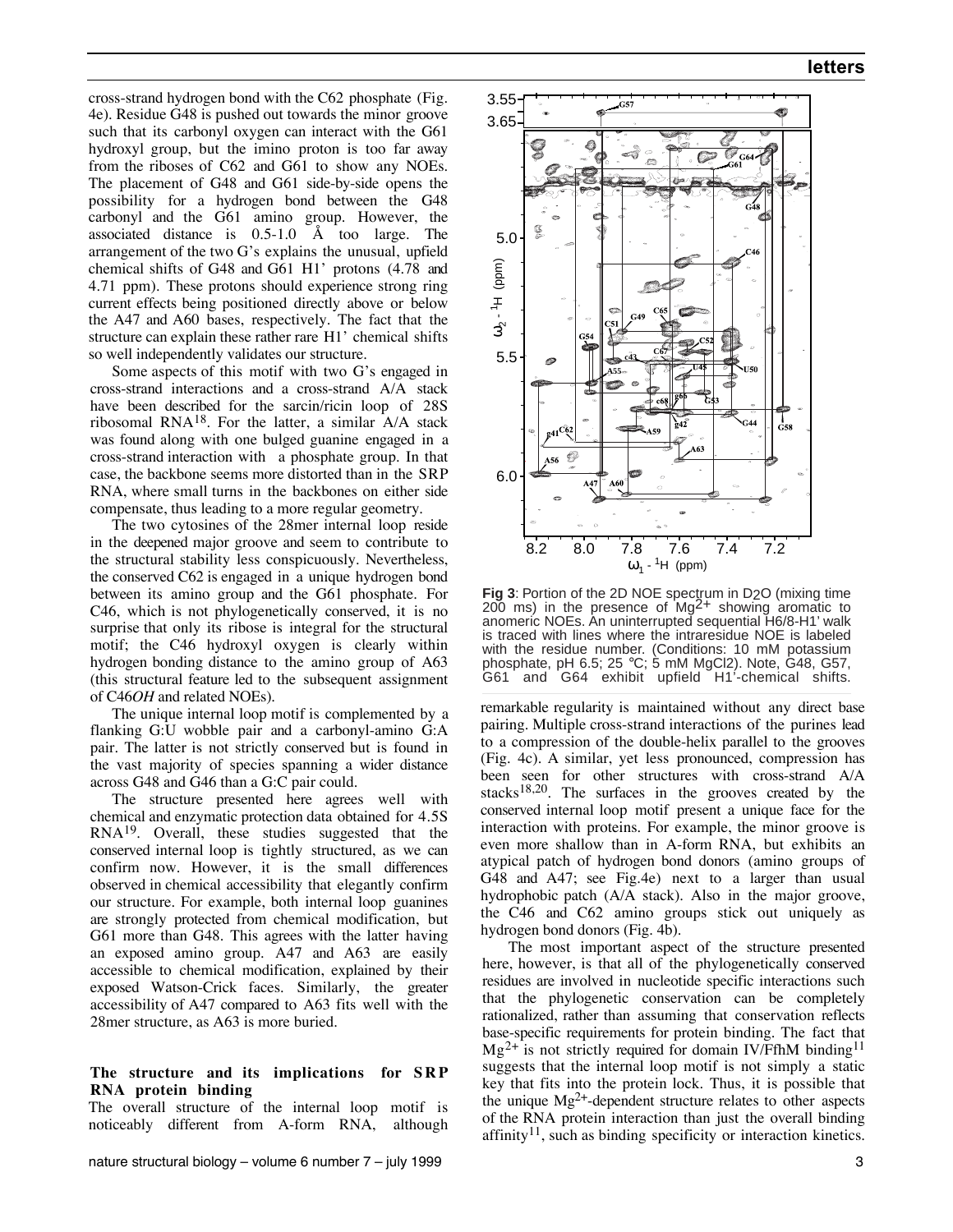

**Fig. 4**: The NMR structure of the SRP 28mer: **a)** Stereoview of a superposition of the seven best structures of the final ensemble. (Note, few NOEs where observed for the two terminal base pairs. Since the latter are not relevant to the conserved SRP RNA motif, no large efforts were directed towards obtaining a higher degree of convergence for this part of the molecule.) Color coding for this figure unless noted otherwise: non-conserved residues gray (C46 and A60) or black (all other); G49 and G53 cyan; G48 blue; A47 and A55 red; A63 and A56 orange; G54 and G61 green; C62 magenta. **b)** Stereoview of the conserved SRP RNA internal loop motif of the average structure. The 3'-strand with the sharper kink in the backbone is shown in back/left with a smaller linewidth. Backbones are shown in black. Hydrogen bonds as they occurred in the average structure are shown as dotted yellow lines (Beyond the G49:A60 and U45:G64<br>non-canonical base pairs, distances < 2.0 Å were observed for the following donor acceptor pairs (number of o stack in the back (right); after 60° rotation (left). (The terminal base pair has been omitted.) **d)** The cross-strand stack between A47 (above) and A63 (below) and the putative A63-amino to C46-hydroxyl contact (dotted). **e**) Side-by-side47. Atoms involved in hydrogen bonds are shown as balls. The protons that exhibit NOEs to G61NH as seen in Fig. 2a are shown as green balls.

Furthermore, the significantly increased thermodynamic stability in the presence of  $Mg^{2+}$  might also reflect a role of the conserved motif in efficient folding of the SRP RNA, since the internal loop could enhance the nucleation effect of the GGAA-tetraloop.

## **Methods**

**RNA synthesis and purification.** The SRP 28mer was synthesized by *in vitro* transcription using T7 RNA polymerase according to the method of Milligan *et al.*21*.* RNA from a 25 ml reaction was purified on 20% polyacrylamide/7 M urea gels similar to that described previously  $^{11,12}$ , yielding 110 OD<sub>260</sub>.

**NMR sample preparation and NMR experiments.** The SRP 28mer was lyophilized several

times from  $D_2O$  for analysis of nonexchangeable protons. The sample was annealed immediately prior to conducting NMR experiments by heating at 85 °C for 10 min and snapcooling on ice for 30 min. To minimize formation of dimeric species, MgCl<sub>2</sub> was added after annealing. Final conditions for the 28mer were  $0.25$  mM RNA, 5 mM  $MgCl<sub>2</sub>$ , 10 mM potassium phosphate at pH 6.5. For analysis of exchangeable protons, the sample was lyophilized and dissolved in 9:1  $H_2O/D_2O$  with the same conditions as above. For acquisition of 2D NMR data we used an 8 mm Nalorac probe on a UNITYPLUS 600 MHz spectrometer.

All 2D nuclear Overhauser effect spectra (mixing times: 50, 150, 200 and 400 ms) in  $D_2O$  were acquired in the hypercomplex mode at 25 °C and 30 °C, using a spectral width of 5999 Hz in both dimensions. A total of 400 *t1* values were recorded with 32 scans per free induction decay and a repetition time of 2.5 s. Double-quantum filtered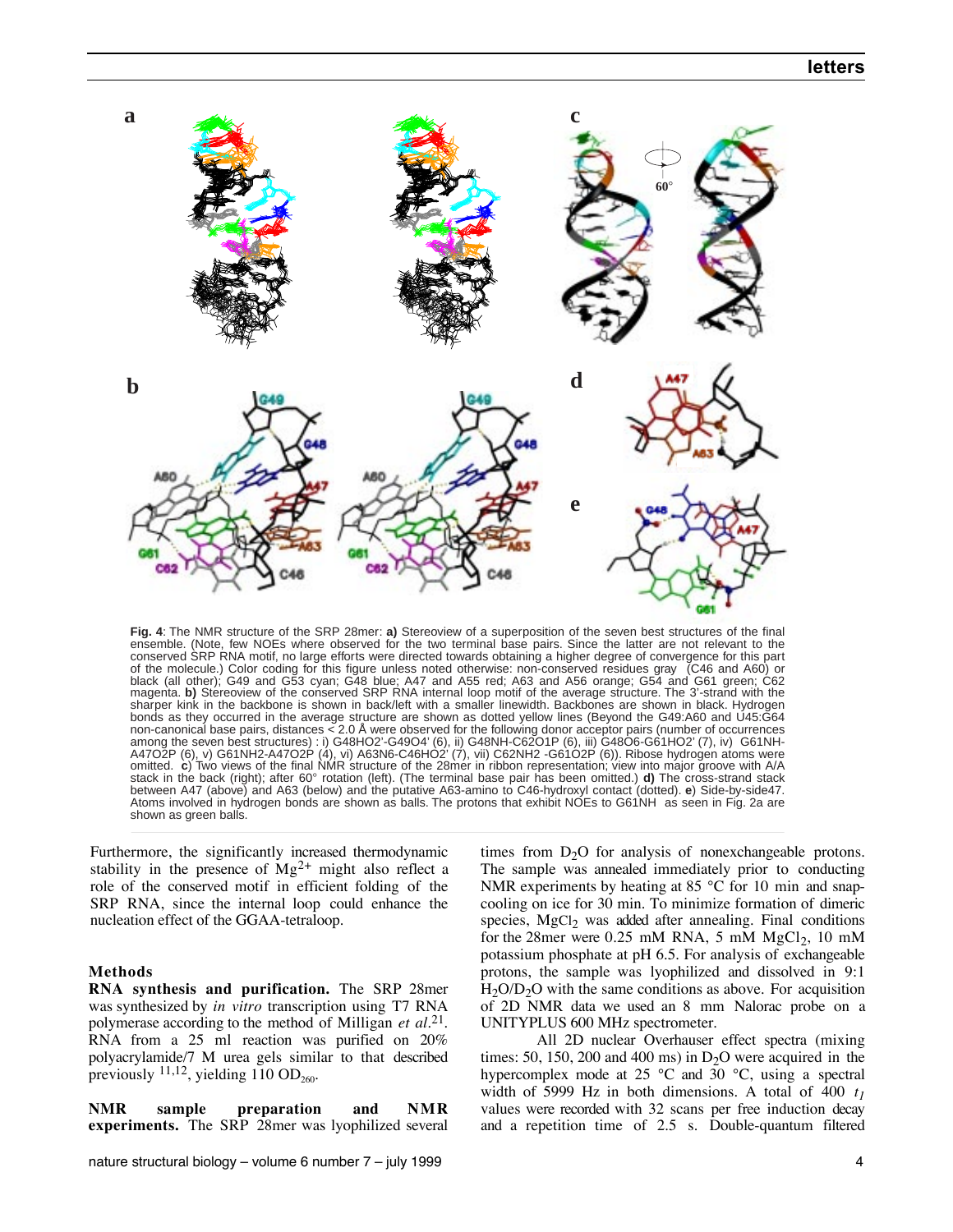Table I. Statistics for restraints and final structural ensemble of SRP 28mer.

| <b>Restraints</b>                                |                                     |                 |
|--------------------------------------------------|-------------------------------------|-----------------|
| Total distance restraints (interresidue)         | 336 (242)                           |                 |
| MARDIGRAS derived <sup>a</sup>                   | 239                                 |                 |
| qualitative, exchangeable protons b              | 97                                  |                 |
| average number per residue:                      | 12                                  |                 |
| other:                                           |                                     |                 |
| c<br>base pair restraints (dist., angle)         | 44                                  |                 |
| sugar pucker restraints (dihedral)               | 125                                 |                 |
| backbone (dihedral) d                            | 50                                  |                 |
| Total restraint average per residue              | 20                                  |                 |
| <b>Ensemble Parameters</b>                       | $\langle$ SA $\rangle$ <sup>e</sup> | SA <sup>e</sup> |
| average deviations from bounds:                  |                                     |                 |
| all interproton distances (Å)                    | $0.0690\pm0.002$                    | 0.054           |
| all angles (degrees)                             | $1.1 \pm 0.2$                       | 0.9             |
| all dihedral angles (degrees)                    | $1.2 \pm 0.7$                       | 0.2             |
| number of distance violations > 0.4 Å $^{\rm f}$ | $6.3 \pm 0.8$                       | 3               |
| RMSD deviation from ideal geometry               |                                     |                 |
| bonds $(\check{A})$                              | $0.013 \pm 0.0003$                  | 0.012           |
| angles (degrees)                                 | $3.3 \pm 0.17$                      | 3.1             |
| average atomic RMSD (Å)                          |                                     |                 |
| all nucleotides (except terminal GC)             | $1.27 \pm 0.32$                     | $0.90 \pm 0.34$ |
| apical part (nucl. 44-65)                        | $1.03 \pm 0.24$                     | $0.73 \pm 0.23$ |
| tetraloop (nucl. $52-57$ )                       | $0.80 \pm 0.37$                     | $0.59+0.34$     |
| symmetric bulge (nucl. 45-49, 60-64)             | $0.76 \pm 0.14$                     | $0.55 \pm 0.13$ |

a Average width between bounds is 1.65±0.48 Å.<br>b Most bounds were set to 0-6Å; for some strong NOEs, upper bounds of 2.5 Å or 4 Å were used.

c Besides 7 Watson-Crick base pairs, restraints were included for the U45:G64 wobble pair and the G49:A60 N1-N1 carbonyl-imino pair.

A-form backbone torsion angles ( $\alpha = 62\pm10$ ,  $\beta = -179\pm10$ ,  $\gamma = 47\pm10$ ,  $\epsilon = -151\pm10$ ,  $\zeta =$ -73±10) were used for residues g42-G44, U50-C52, G57-A59 and C65-c68. For these residues all base-ribose connectivities typical for A-form RNA are seen along with the expected NOEs for the exchangeable protons.

e Seven structures were included in the final ensemble <SA> based on the evaluation of restraint violations on a per residue basis. The ensemble was averaged and

restrained energy-minimized to yield the final structure SA.<br><sup>†</sup> No violations exceed 0.6 Å. The larger violations arise mostly from the shorter MARDIGRAS-derived distances with relatively tight bounds.

correlated spectra were acquired under the same conditions. All 2D NOE experiments in  $H<sub>2</sub>O$  were collected at 5  $\degree$ C, 10  $\degree$ C or 15  $\degree$ C using the SSNOESY pulse sequence<sup>22</sup> with a spectral width of 12999 Hz using a symmetrically-shifted S-pulse with a pulse width of 88.8 us for water suppression. Mixing times were 120 and 200 ms. Data were processed with the local software Striker and SPARKY (Copyright UCSF, San Francisco, CA, 1992).

Resonance assignments followed wellestablished procedures<sup>23</sup> and have been described previously<sup>11,12</sup>. Chemical shift assignments are available as supplementary material at our website http://picasso.ucsf.edu/supplement.html along with a list of distance restraints and plots of NOE data. The G48 and G61 imino assignments, cornerstones for the 28mer structure, were confirmed when no reasonable structures could be calculated with the wrong, switched assignments reported earlier<sup>12</sup>. Note, our ongoing work with  $^{15}N$ ,  $^{13}C$ labeled RNA samples of the entire domain IV (43 nucleotides) confirmed the assignments for residues U45-G64 in the 28mer.

**Restraint generation and refinement procedures:** NOE cross-peak volumes were corrected for partial relaxation effects with the program SYMM<sup>24</sup>. Corrected intensities were used for all complete relaxation matrix calculations with the program MARDIGRAS (Copyright UCSF, San Francisco, CA, 1990/94). The randmardi procedure with 50 repetitions<sup>25</sup> and intensity errors of 5-50% was invoked for three NOESY data sets (150, 200, 400ms) using five correlation times (3.0, 3.5, 4.0, 4.5 and 5.0 ns). Final upper and lower distance bounds were calculated by adding and subtracting the standard deviation of all runs to the average upper and lower bounds from individual randmardi runs<sup>12</sup>.

An A-form hairpin starting model for the 28mer was built with SYBYL (Tripos Associates, St. Louis, MO). The restrained MD refinement was carried out with the SANDER module of the AMBER 4.1 program suite (Copyright UCSF, San Francisco, 1995) and the Cornell *et al.* force field26. Structural analysis was carried out with the CARNAL module of AMBER 4.1, CURVES  $5.1^{27}$  and MidasPlus (Copyright UCSF, San Francisco, CA, 1985/89).

Our refinement protocol consisted of (i) 3-5 ps free MD with steep heating and temperature coupling from 0 to 1500K for randomization of the starting structure, (ii) 1000 steps of conjugate gradient energyminimization of the distorted, melted structure, (iii) 3-5 ps restrained MD with temperature and restraint weight ramping up to  $\overrightarrow{500K}$  and 50 kcal/mol $\overrightarrow{A}^2$  for distance and  $250$  kcal/mol·rad<sup>2</sup> for torsion angle

restraints, respectively, (iv) continuation of restrained MD for 4 ps under high temperature and restraint weight conditions, (v) rescaling temperature and force-constants to 200K and 20  $kcal/mol·A^2$  for distance and 100 kcal/mol·rad<sup>2</sup> for torsion angle restraints within 0.5 ps, after which the simulation is run out to 10 or 15 ps. For the first 5 ps of the restrained MD period, the weight of the van der Waals term was set to 0.1, ramped to 5 for 1 ps and rescaled to 1 for the remainder of the run. The weight of the electrostatics term was kept at 0 for the first 7 ps and ramped to 1 for the rest of the time. Final structures were calculated by averaging the coordinates of the last 2 ps and restrained energy-minimization with force-constants of 20 kcal/mol $\hat{A}^2$  for distance and 100 kcal/mol·rad<sup>2</sup> for torsion angle restraints. Structures were accepted when the global average distance deviation was below 0.08 Å and the average deviation for each of the internal loop and tetraloop residues was below 0.12 Å without worsening the conformational energy more than 400 kcal/mol compared to a freely minimized structure. Seven out